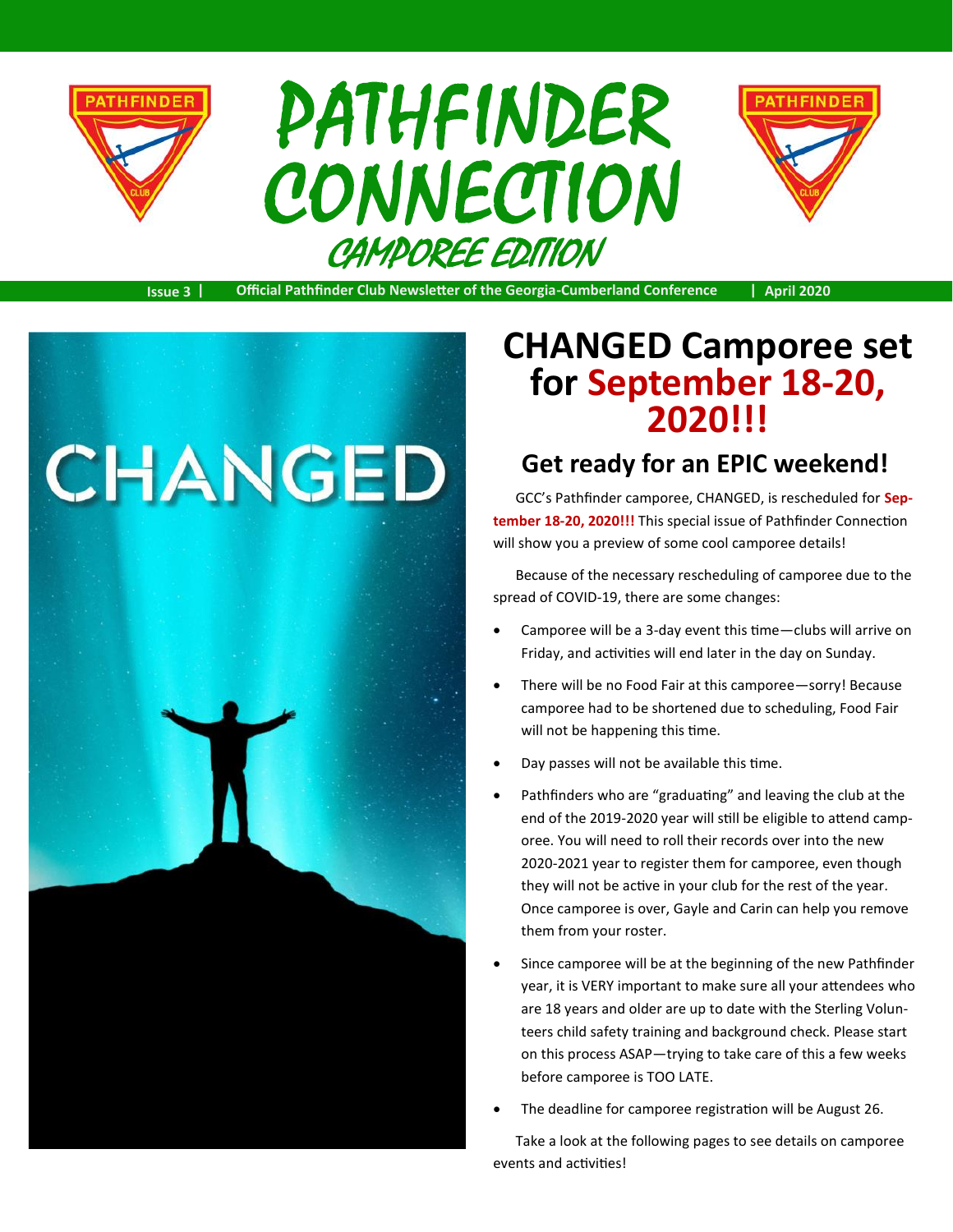### **GCC CHANGED Camporee Details Get ready for some FUN!!!**

Here are summaries of some super cool details and activities that will be at the "Changed" camporee. There will also be more activities and honors that are not mentioned here. There will be something fun for EVERYONE!

Please note that these are summaries of activities. Directors can access the complete list of requirements and information for each activity by checking the "Camporee" category of the Resources page on pathfinders.gccsda.com (directors, please view the full details for each activity and share them with your club). During the time leading up to camporee, specific details about these and other activities will be sent by email to directors as well.

#### **MAIN SPEAKER: MILTON CORONADO**

If you were at Oshkosh, you will remember the spray paint mural on the GCC entrance display. The talented artist behind that mural is Milton Coronado, and he will be the speaker for camporee!

Milton is from the Chicago, Illinois area and has a passion for art and for youth advocacy. He is one of the contributing authors of the book *Changed*, in which he tells his inspiring story. You won't want to miss the message that Milton will share with us at camporee!

#### **SOAP BOX DERBY**

Get ready for the Soap Box Derby!!! Cars can be entered either in the speed category or the design category (design category cars are not raced for speed—they are judged for design). First, second, and third places for each category will receive a trophy!



*Speed category trophies—first, second, and third.*



*Design category trophies—first, second, and third.*



*Milton Coronado*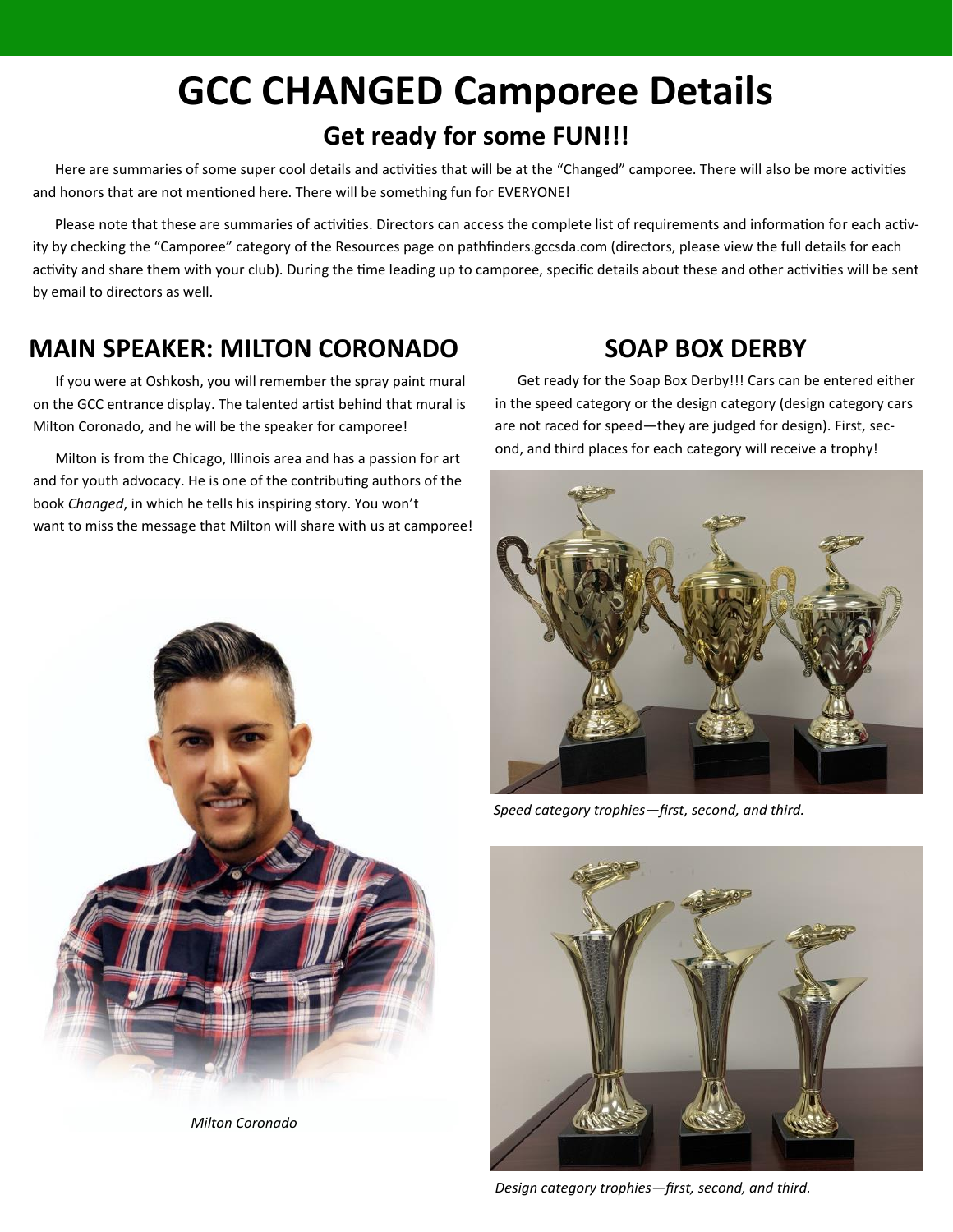## **GCC CHANGED Camporee Details**

**CONTINUED**

### **CAMPOREE PINS, PATCH, AND T-SHIRT**

Check out this preview of the pins for camporee! The patch will be an embroidered version of the blue pin. The t-shirt design is below. *Note: pins are not to scale.*



### **GREAT PATHFINDER COOKING CHALLENGE**

Club chefs, this activity is for you! Whip up a delicious dish that includes the secret ingredients given to you at the beginning of the competition. The theme will be "EPIC Breakfast." Participants will pick up their basket of mystery ingredients at the cafeteria at 8:00 on Sunday morning. The culinary masterpieces must be returned to the cafeteria by 10 a.m.

The first prize winner gets a commemorative apron, a trophy, and, of course, bragging rights!



*Logo of the competition will be embroidered on the apron prize.*

**PIN TRADING**

Get ready for some PIN TRADING!!! Grow and diversify your collection while making fun memories with your friends. This will be happening Saturday night and Sunday during camporee. There will also be GCC pins for sale.





*Cooking Challenge trophies.*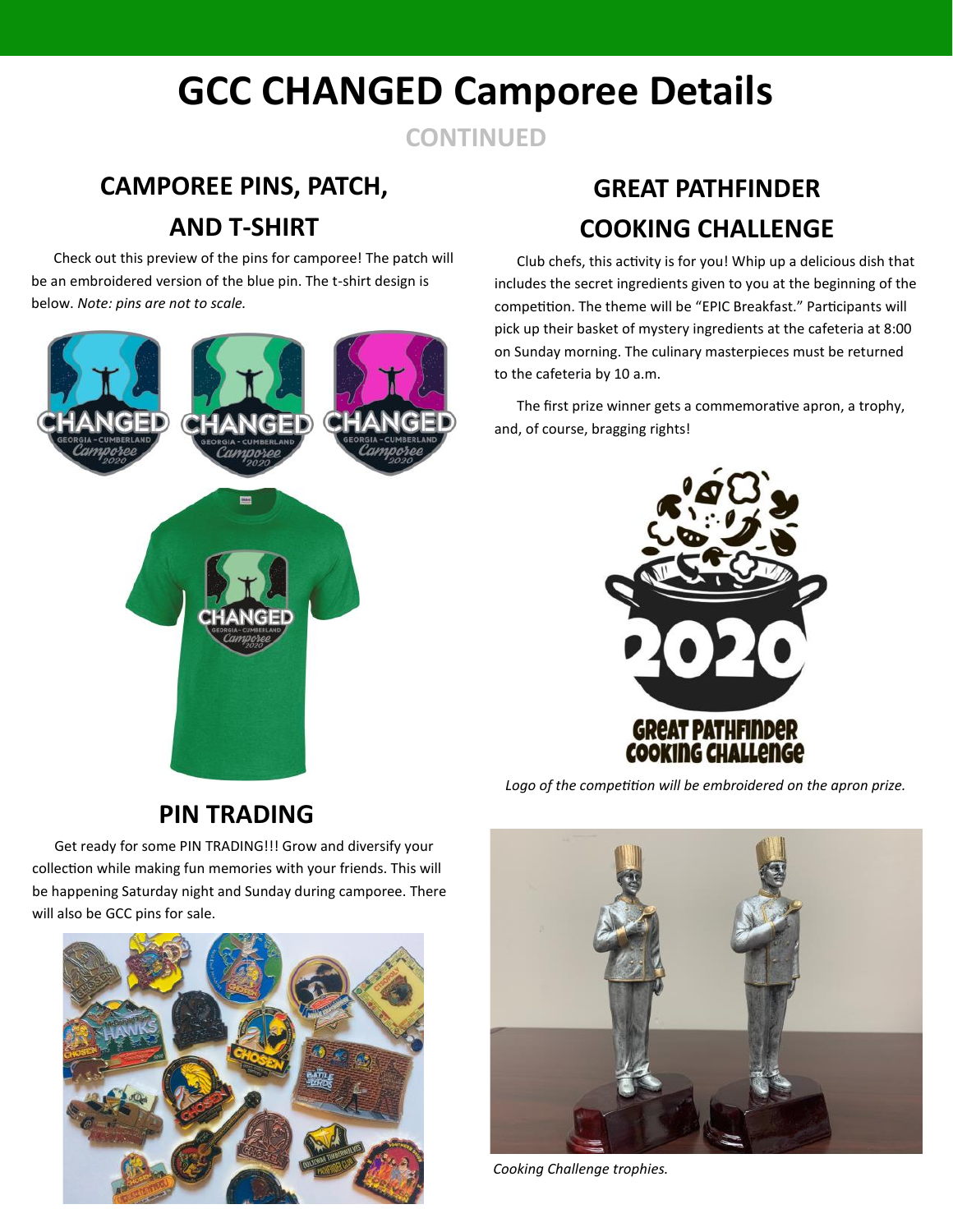### **GCC CHANGED Camporee Details**

#### **CONTINUED**

#### **5K**

Ready, set, GO! Staff and Pathfinders will have the opportunity to sign up for the camporee Sunday morning 5K race (sign ups will happen at camporee). Each participant will receive a commemorative water bottle, and winners from each category will win a medal.



 *Camporee 2020 5K water bottle.* 



 *Camporee 2020 5K medals.* 

#### **COUNTRY FAIR**

For this event, Pathfinders can submit entries for crafts, models, household arts, collections/nature, or miscellaneous (submissions limited to 3 entries per person or group). Ribbons will be awarded to the first, second, and third place winners of each category.



#### **KNOT RACE**

Pathfinders can put their knot tying skills to the test with this fun race! Prizes will be awarded to first, second, and third places.